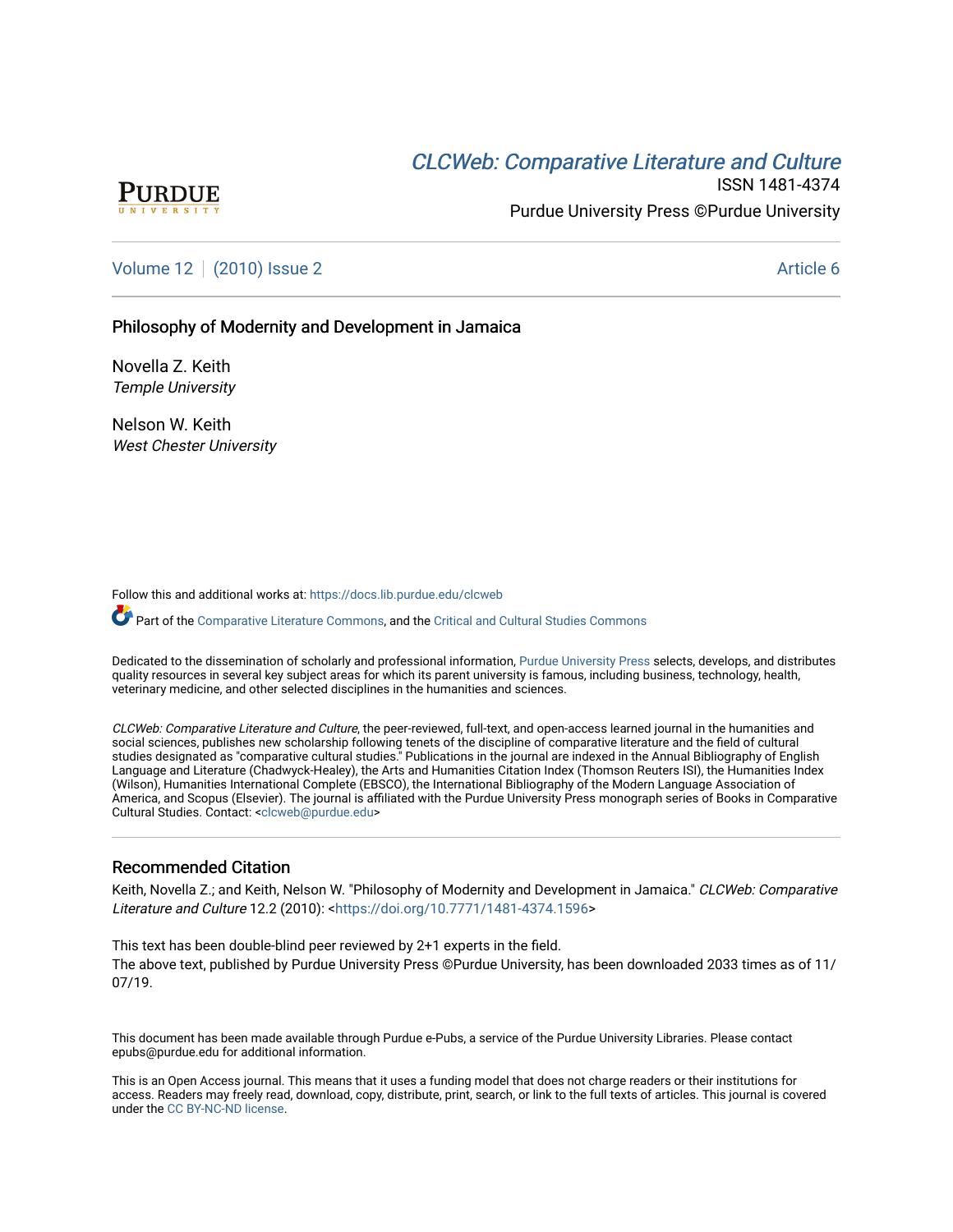**PURDUE** UNIVERSITY PRESS <http://www.thepress.purdue.edu>



ISSN 1481-4374 <http://docs.lib.purdue.edu/clcweb> Purdue University Press ©Purdue University

CLCWeb: Comparative Literature and Culture, the peer-reviewed, full-text, and open-access learned journal in the humanities and social sciences, publishes new scholarship following tenets of the discipline of comparative literature and the field of cultural studies designated as "comparative cultural studies." In addition to the publication of articles, the journal publishes review articles of scholarly books and publishes research material in its Library Series. Publications in the journal are indexed in the Annual Bibliography of English Language and Literature (Chadwyck-Healey), the Arts and Humanities Citation Index (Thomson Reuters ISI), the Humanities Index (Wilson), Humanities International Complete (EBSCO), the International Bibliography of the Modern Langua Index (Wilson), Humanities International Complete (EBSCO), the International Bibliography of the Modern Langua-<br>ge Association of America, and Scopus (Elsevier). The journal is affiliated with the Purdue University Press m raph series of Books in Comparative Cultural Studies. Contact: <clcweb@purdue.edu> ial of comparative and social sciences, publishes new scholarship following tenets of the discipline of comparative and the field of cultural studies designated as "comparative cultural studies." In addition to the in of a full-text, and open-access learned journal in the<br>wing tenets of the discipline of comparative<br>party books and publishes research material in its<br>Annual Bibliography of English Language and<br>Index (Thomson Reuters ISI), the

> Volume 12 Issue 2 (June 2010) Article 6 Novella Z. Keith and Nelson W. Keith, "Philosophy of Modernity and Development in Jamaica" <http://docs.lib.purdue.edu/clcweb/vol12/iss2/6>

Contents of CLCWeb: Comparative Literature and Culture 12.2 (2010) Thematic issue Thematic issue New Modernities and the "Third World" Edited by Valerian DeSousa, Jennifer E. Henton, and Geetha Ramanathan <http://docs.lib.purdue.edu/clcweb/vol12/iss2/ http://docs.lib.purdue.edu/clcweb/vol12/iss2/>

Abstract: In their article "Philosophy of Modernity and Development in Jamaica" Novella Z. Keith and **Abstract:** In their article "Philosophy of Modernity and Development in Jamaica" Novella Z. Keith and<br>Nelson W. Keith postulate that a combined philosophico-practical inquiry is necessary to reduce the systemic asymmetries found in the North-South divide and to promote global interdependence. Proceeding from a deconstruction of European-inflected modernity, Keith and Keith sketch an alternative epistemology of uncertainty and unknowability and illustrate aspects of these epistemologies in theories and practices of modernization and its counter movements, dependency, and underdevelopment while also using them to inquire into the practices of an NGO they created to bridge global divides as experienced in Jamaica. In the process, the poverty of a modernist focus on material wants and exclusive attention to distributive aspects of social justice is revealed. Keith and Keith postulate that moral psychology must be rearticulated within the human dialectic enabling mutual interdependence. native epistemology of uncertainty and unknowability and illustrate aspects of these<br>:emologies in theories and practices of modernization and its counter movements, dependency,<br>underdevelopment while also using them to in ISSN 143744-374418143944. Properative and Culture, the peer-reviewed, full-text, and open-access learning in the poverty of the setter and the port-reviewed for the step and the port-reviewed for the subsequental in the p philosophico-practical inquiry is necessary to i<br>South divide and to promote global interde<br>pean-inflected modernity, Keith and Keith<br>and unknowability and illustrate aspects<br>modernization and its counter movements, de<br>i t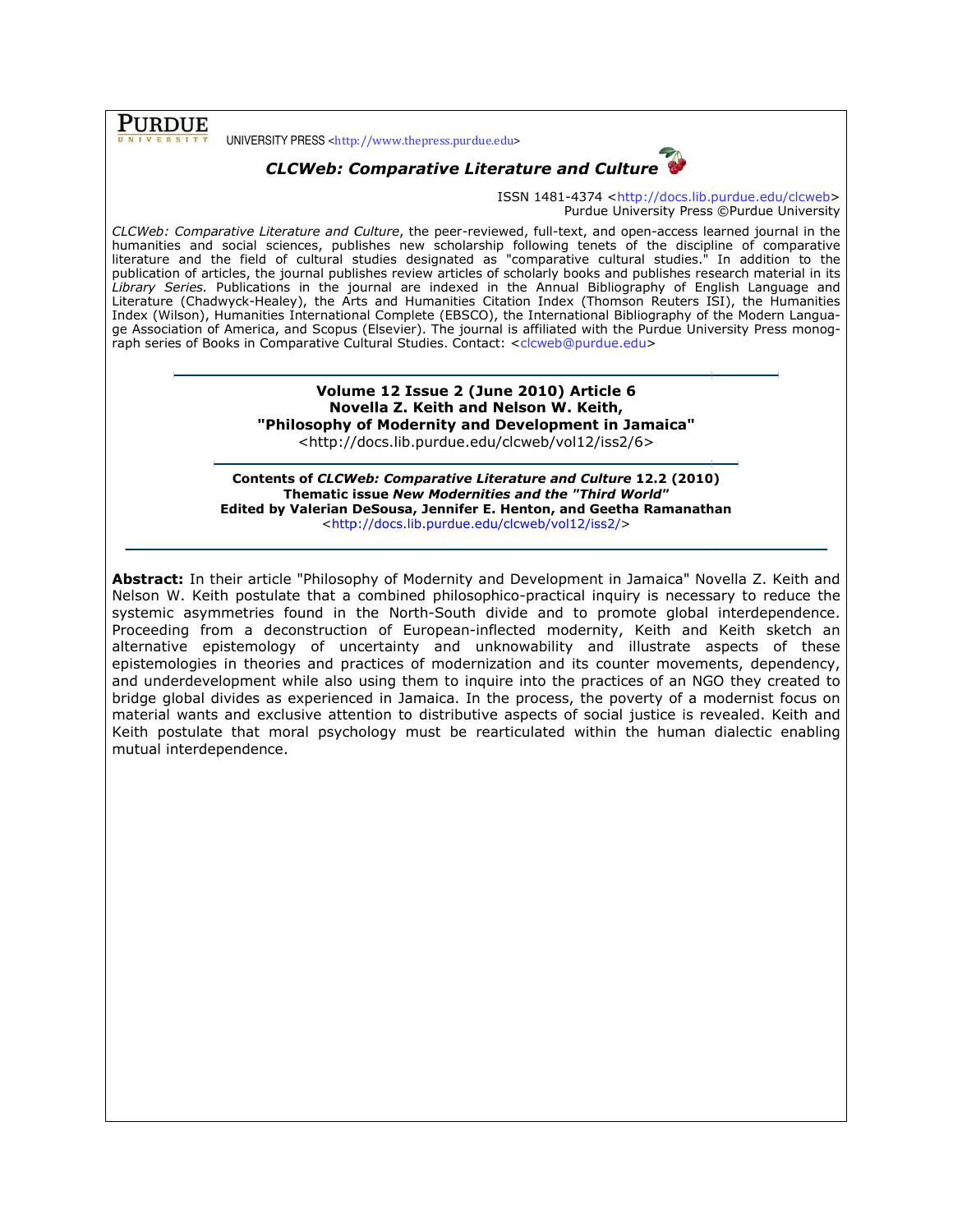Novella Z. Keith and Nelson W. Keith, "Philosophy of Modernity and Development in Jamaica" page 2 of 9 CLCWeb: Comparative Literature and Culture 12.2 (2010): <http://docs.lib.purdue.edu/clcweb/vol12/iss2/6> Thematic issue New Modernities and the "Third World." Ed. V. DeSousa, J.E. Henton, and G. Ramanathan

### Novella Z. KEITH and Nelson W. KEITH

### Philosophy of Modernity and Development in Jamaica

The objective of our study is to deconstruct Western modernity epistemologically in order to provide philosophical foundations for non-oppressive development-oriented work in postcolonial societies. Along with others in the field of postcolonial studies (see, e.g., Scott; Keith and Keith; Keith), we maintain that much international development work contains unhealthy doses of domination through adherence to largely unexamined tenets embedded in the foundations of Western modernity. The alternative we envision connects an epistemology of uncertainty with an evolving practice of development characterized by dialogue, interdependence, and the spirit of partnership. In the emerging epistemological regime contesting Western modernity, guided by the ethical principles of globalism and cosmopolitanism, complementarity and intersubjectivity become appropriate replacements for singular views of progress and univocal grand theoretical syntheses. Globalism is dialogical and multivocal, asserting difference and multiplicity over singular worldviews. Cosmopolitanism, in turn, avoids an ethic that is built on universally valid abstract principles, advocating instead an engagement with global social justice that gives special meanings to human compassion. According to Anthony Kwame Appiah, "a genuinely cosmopolitan response [to global suffering] … begins with caring to try to understand why that [particular] child is dying. Cosmopolitanism is about intelligence and curiosity as well as engagement" (168). In his work in Papua-New Guinea, Robert Foster refashions the concept of modernity via "bargains" and concludes that the emergent interdependence must be routed through contingent social processes and assume unpredictable outcomes. Fixed notions, like certainty and predictability, must give way to shared interpretations. In our own development work in Jamaica, where we have established a nongovernmental organization (NGO) promoting educational tourism — (Edu-Tourism <http://www.edutourism.org/>) we are experimenting with ways to enact interdependence as socially just relations centering around the elements of recognition (respect, esteem, dignity, and love) that form the basis of our humanity (e.g. see Honneth). Without eschewing one for the other, we see a focus on recognition as a corrective to the priority modernity places on development as the distribution of material goods. Recognition acknowledges the unavoidably intersubjective and interdependent character of human beings and gives pride of place to the human need for empathy and love – recognizing oneself in others and the other as oneself.

Development agendas fashioned according to modernist principles in an enlightened age spoke in egalitarian and universal terms but fell short because of inherent limitations. Modernity's epistemological foundation is a singular definition of truth fashioned along calculative (material, rational, and empirical) criteria. Thus, generally speaking, modernity would not countenance any real qualitative distinctions between humankind, even if separated by distance. Hierarchies are not widely accepted as intrinsic to modernity's epistemological calculations. If they appear, the expectation is that they will be eliminated by the predictably corrective forces of progress, existing as a rational, scientific agenda. Furthermore, progress itself is conceived an appetite-driven regime that conceptualizes reality predominantly in material terms. Modernity could not really speak the language of interdependence, co-definition, or intersubjectivity; likewise, it could not provide a moral psychology befitting our humanity. In the immediately postcolonial age, the inherent contradictions between ideology and oppressive hierarchy-laden theory began to come to a head. On the surface, asymmetries could not be denied. In response, many first world scholars simply identified postcolonial "failure" as the consequence of not properly following guidelines. Among the most prominent postcolonial sins of omission were the failure to adopt rationalist economic developmental "stages of growth" (see Rostow), avoiding key psychological transformations (see McClelland), and the failure to apply rational approaches to the major engines of socio-economic development (see Hoselitz). But asymmetries were systemic and there was a systemic dichotomy where progress, hardly egalitarian, became controlled by a zero-sum game. As underdevelopment theory would further reinforce, without the complainants' ongoing status as the proverbial hosts, the parasite dies. So, for the "first world" to attain self-sustaining socio-economic development, the complainants must be kept dependent and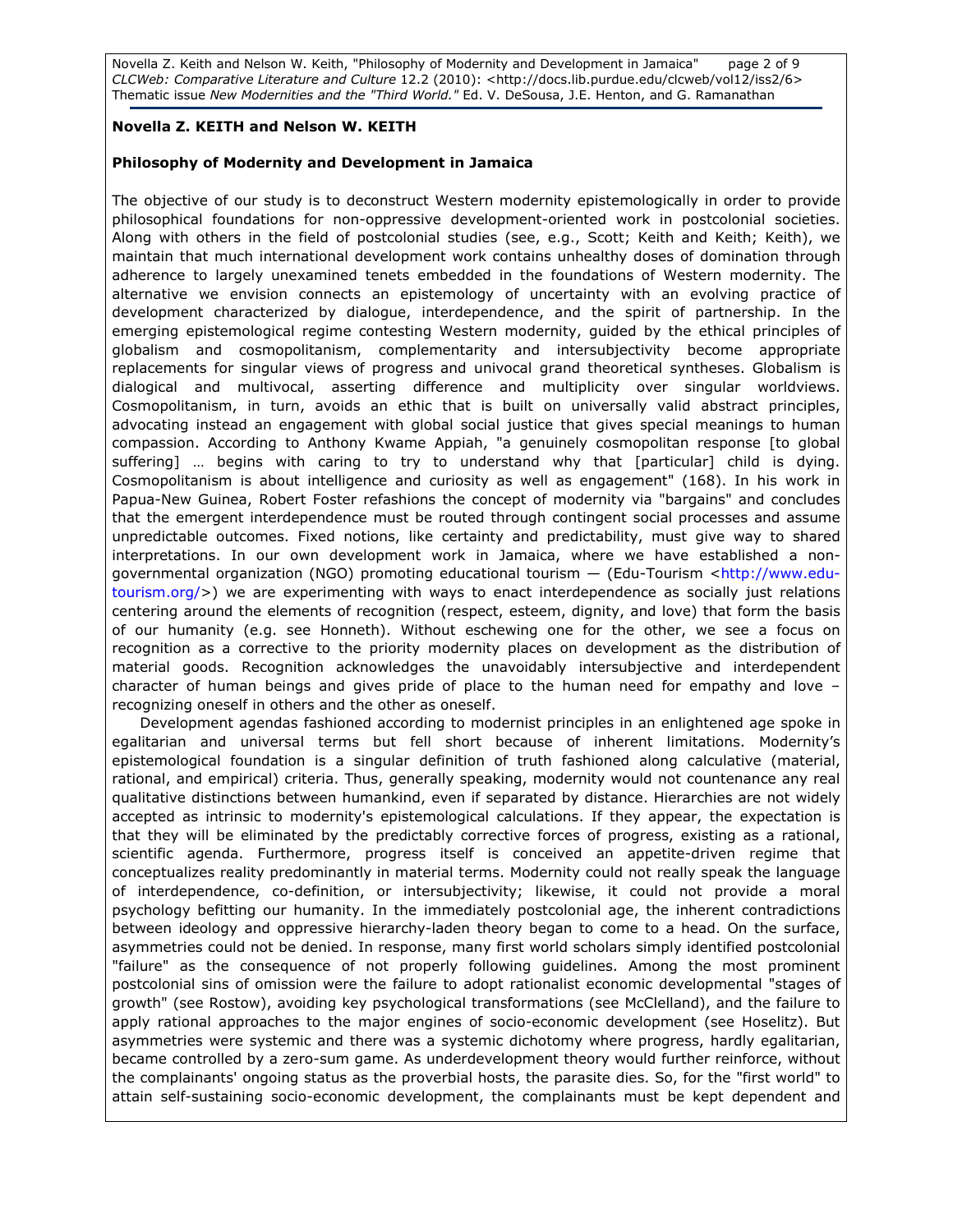Novella Z. Keith and Nelson W. Keith, "Philosophy of Modernity and Development in Jamaica" page 3 of 9 CLCWeb: Comparative Literature and Culture 12.2 (2010): <http://docs.lib.purdue.edu/clcweb/vol12/iss2/6> Thematic issue New Modernities and the "Third World." Ed. V. DeSousa, J.E. Henton, and G. Ramanathan

inferior, via ideology ("developmentalism" for example) or other subterfuges. Ultimately, there was no partnership between the "first world" and the "third world." Contrary to various ideologies of modernity, postcolonial societies do not see the shadow of the metropolitan world as a reflection of what they will become. In postcolonial settings like Jamaica and its Latin American neighbors, where the fight against domination was, initially, perceived in neo-Marxist economic terms, the assault upon modernity was initiated most notably by ex-colonial scholars and their supporters (see, e.g., Amin; Munroe; Girvan; Beneria; Hartsock). The common message was that the search for equality within the prevailing system was an exercise in frustration: one's best hope was to negotiate the conditions of dependency. Domination was aligned to systemic parasitism, masquerading as "coevalness."

The development agenda of modernity and its critique were nonetheless both flawed. We can intuit the main lineaments of the problem by returning to a haunting question that Greek philosopher Protagoras asked of Socrates: what is the measure of man? (Plato). The human subject is not the proverbial island "entire of itself" and cannot be "a calculating sociopath with a gambling addiction" (Wood 73): our understanding of truth must be humanity-driven and not driven by calculability, mathematical reasoning, and purely materialistic and appetitive understandings of who we are. As much as rationality fails him/her, it fails itself. The alternative we propose is an epistemology of radical uncertainty, unknowability, and intersubjectivity. The latter hints at a moral psychology, to be re-articulated within the human dialectic, enabling interdependence and inherent co-definition and coconstitution among all human beings to begin at the very source — the level of subject formation, and sharing a commonality in the sources of one's humanity, whether Jamaican, English, Ghanaian, or Russian. To add to this important finding, beginning particularly in the early works of Hegel, the human self must therefore be composite, constitutive, and fragmentary. One vital consequence is that the epistemological field it traverses must be varied, taking into reckoning all interpretive impulses from the varieties of interacting peoples. Self-awareness is the awareness of unavoidable social connectivity at all substantive levels. Complementarity and interpretive participation, not atomism or singularity, constitute what allows the development of human society and institutions in our global age.

Thus we postulate that a new epistemological mindset is necessary because as long as the main tenets of modernity hold sway, societies like Jamaica will remain mired in dependency. Taking shape is a non-certainty-oriented epistemology, which allows indigenous forms drawn from societies like Jamaica to be validated as capable of orchestrating a legitimate *modus vivendi*. To be sure, the appetites of these people are always on edge, often on account of systemic hunger, but the edifice of their lives is not constructed purely upon these sensations. In known cases, although needy, they will not work, if disrespected, or when offered employment by one who is widely viewed as trampling their dignity and self-respect. Ideas of this sort are usually dismissed from shaping human society and institutions on account of their alleged "irrationality" or "non-rationality." They lead with their emotions, not with reason! On the injunction of Descartes, modernity rejects their "sensuousness." Nothing moral should properly be expected from these sources; morality is useless without being rational. The senses, for Descartes, are too fickle and he dismissed any notion of morality, until mathematics provided one. How do we help to distinguish a Cartesian epistemology of rules derived ab extra, from one deriving meanings from the primacy of human behavior? If Cartesianism favors such concepts as "analysis" and "knowledge" — both derivable from mathematical calculation — the alternative epistemology opts for "interpretation" and "understanding." These latter concepts are epistemologically significant as they are not favored by modernity for they lack the precision which truth must display. "Knowledge" relates to machinist and technical precision. According to the alternative perspective, as the products of history, human beings must derive meanings through "interpretation." If life can only be determined from a variety of historical and experiential perspectives, none of which can be privileged, then human beings "understand" as the necessity forced upon them through the collectivity of experiences. These contrasts provide the methodologicoconceptual distinctions between the epistemology of certainty and the epistemology of radical uncertainty and unknowability. For the latter, a knowing subject must be a rational subject, and our historical grounding and nature forbid it (see Gadamer, Hegel's Dialectic); furthermore, our human equipment intensifies this condition, for language and thought are inescapably unpredictable (Toulmin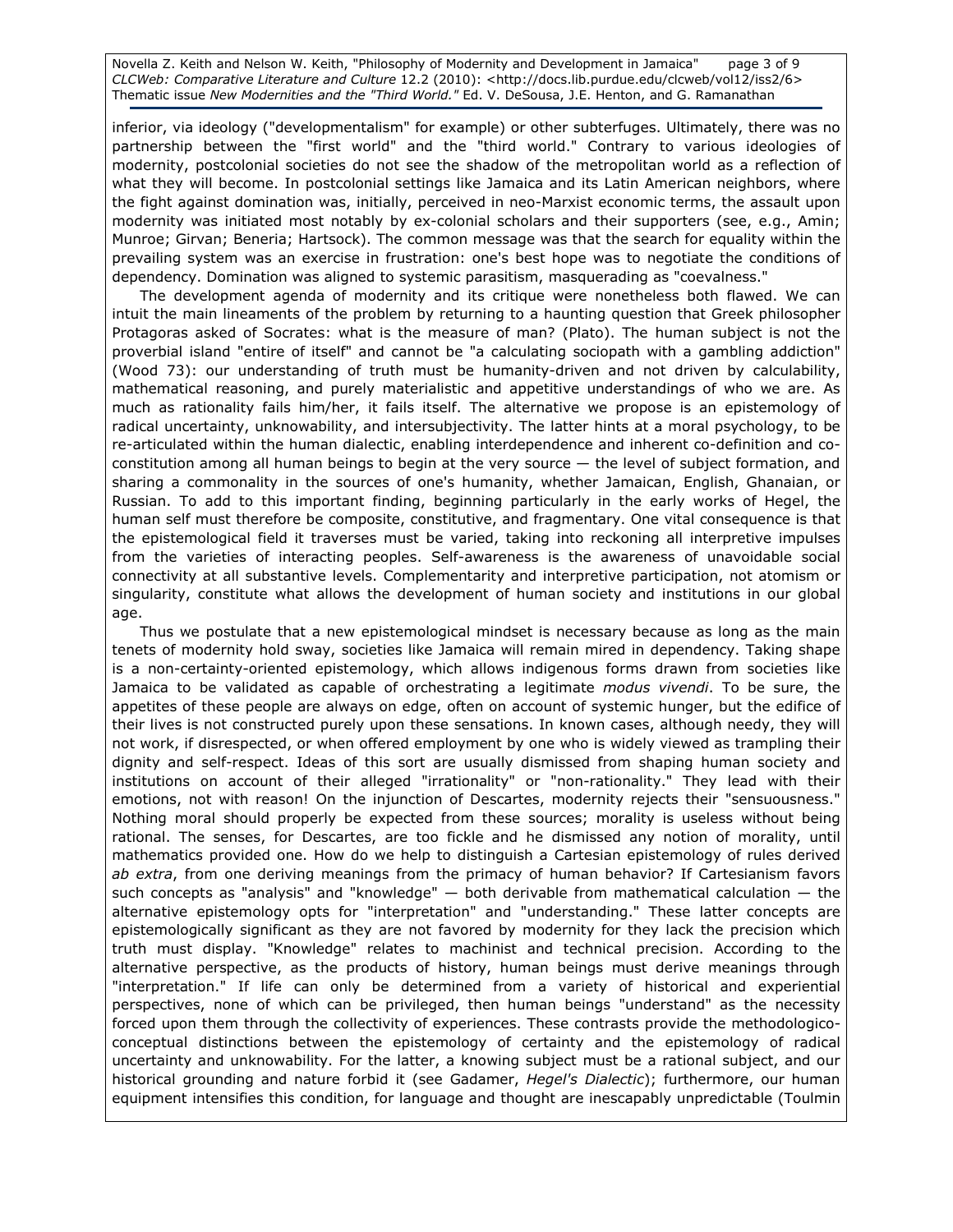Novella Z. Keith and Nelson W. Keith, "Philosophy of Modernity and Development in Jamaica" page 4 of 9 CLCWeb: Comparative Literature and Culture 12.2 (2010): <http://docs.lib.purdue.edu/clcweb/vol12/iss2/6> Thematic issue New Modernities and the "Third World." Ed. V. DeSousa, J.E. Henton, and G. Ramanathan

208). To the extent that it acts rationally in the pursuit of knowing, the human subject cannot remain indifferent to the so-called irrational and non-rational features of its composition, especially if it is inherently fragmented, with the fragments heterogeneous, incommensurable, and given to a kind of civil war. And to the further degree that the subject is fragmented intrinsically, bringing heterogeneity and diversity into the picture, epistemologically the concept "to know" and the cluster of claims of singularity it brings with it give ground to the practice "to interpret," now dependent on a deliberative form of participatory understanding. So, to this point, uncertainty is the norm, anchored to different modes of truth-derivation. Our concept of interpretation is based on a species of reason that relies on practical wisdom — *phronesis*, as Aristotle discusses it in Book VI of Nicomachean Ethics. Following Aristotle, Hans-Georg Gadamer makes a convincing case on the question of "social" reason displacing "metrical" reason (see his Reason in the Age of Science). Human beings are the products of history and experience; what is essential about them cannot be verified by universally valid axioms, which, by the way, can no longer make that claim. Reason must be applied, but it must be a people-centered reason, such that Aristotle defines and scholars, like Bent Flyvbjerg have begun to develop. There is no single Reason, as modernity would have us believe. Ronald Beiner notes, hinting at the interplay of human capacities more cooperative and intersubjective than hierarchical and rule-driven that "the basic conception is that moral reason consists not in a set of moral principles, apprehended and defined through procedures of detached rationality, but in the concrete embodiment of certain human capacities to be constitutive of a consummately desirable life" (44).

The epistemology of radical uncertainty and unknowability would receive help from the fact that its opposition's much vaunted unassailability has been punctured. Kurt Gödel's Incompleteness Theorem, as one of many discoveries that would put mathematics in crisis, confronts the regime of certainty in terms of the latter's fundamental propositions. No longer pantheistic, mathematics, in the post-Gödel era, "is used as a tool, a language, and a logical framework in some physical sciences and notably in physics, it does not have any meaning by itself" (Omnes 107). These sciences cannot find meanings through mathematics. Other sources, primarily of a historical nature, are now accepted as suggested by Jacques Derrida for example. The pattern is similar in physics. Certainty has been abandoned by contingency, and so by mathematics to boot. This is the largely unchallenged declaration of quantum mechanics. Since the rise of quantum mechanics from the 1930s, classical Newtonian physics, which created this predictable system with the aid of such concepts as causality, realism, determinism, and predictability, is displaced — contingency eclipses determinism and predictability (see, e.g., Deutsch; Herbert; Lindley; Penrose; Whitaker). Quantum mechanics is probabilistic. Our world is now quantum and everything in it occurs randomly, without direct causation. Studies in sociology and management are close behind in their critiques, with the shifts appearing as complexity theory. Adrian Little describes the breakdown of certainty and rationality noting that although "individuals and societies may try to understand phenomena through orderly systems of thought, complexity suggests that all issues contain unsettling, disorderly facets" (26). Daniel Zolo and others speak of a range of factors, often irrational and non-rational in nature, being implicated in the rise of a "reflexive epistemology" (see also Urry). The shift from the epistemologically banished to active involvement bears directly upon the manner in which human action should be determined and, conjointly, how questions of truth must be adduced. If the regimes of rationality are now flawed, so are the systems of meaning and interpretation derived from them. Today, the decline of certainty is signaled by a plethora of concepts and discourses dramatizing the crisis and suggest corrections, often expressed in radical ways. Their suggestive power is persuasive, for while these concepts arrive from divergent spheres of human inquiry, their epistemological message is unified and consistent. Representative examples are contingency, indeterminacy, incompleteness, and undecidability. These deficiencies go to the heart of mathematical certainty, even if, like Werner Heisenberg's Uncertainty Principle, they originate in physics. The principle boils down to this: a certain measurement that mathematics applied as the verification of physics, as providing the basis of truth, was confidently expected to supply failed. The position and the momentum of a particle cannot both be measured, simultaneously, without sacrificing the accuracy of one of them. According to the principles of mathematics, this should not happen (see Herbert 68-69).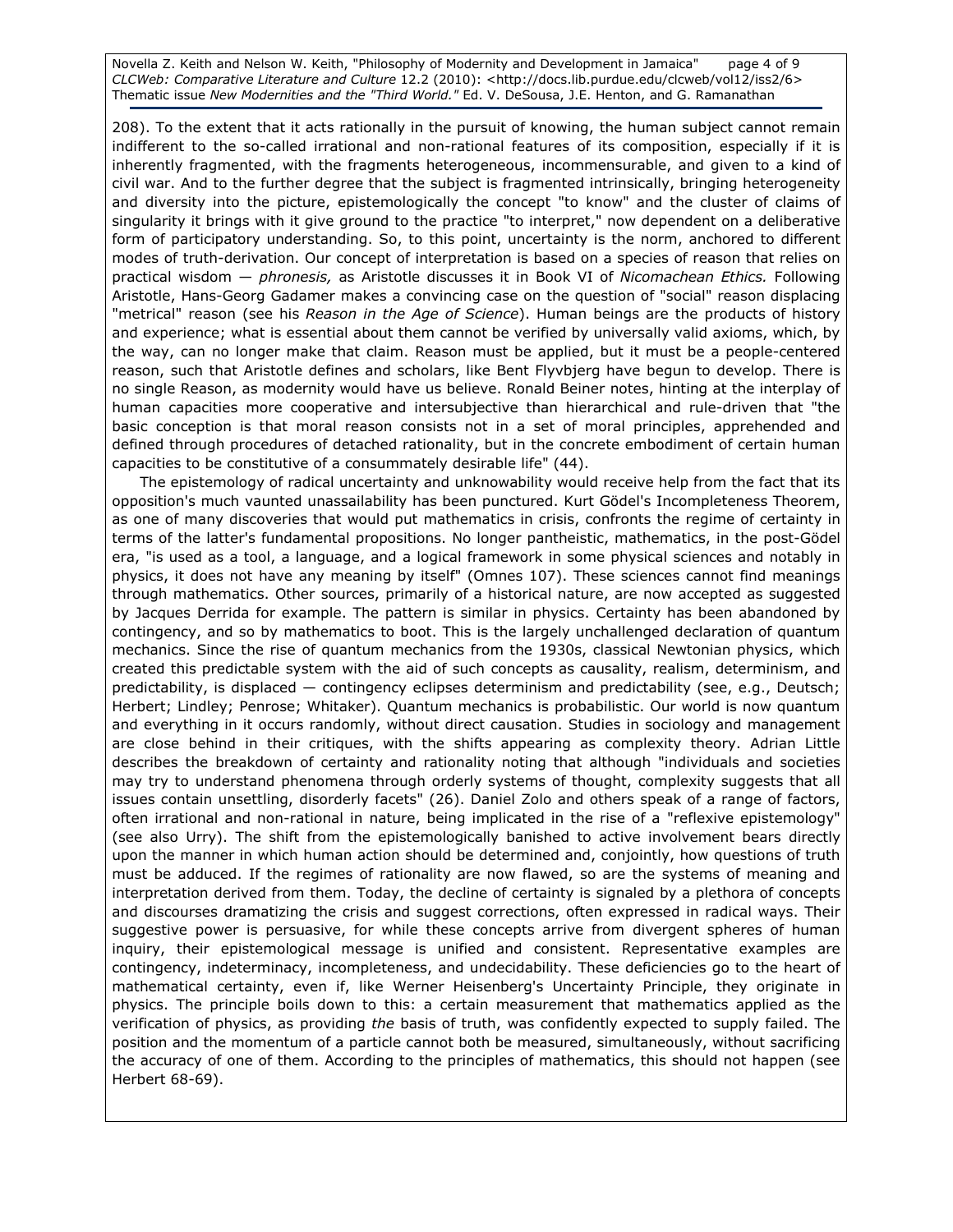Novella Z. Keith and Nelson W. Keith, "Philosophy of Modernity and Development in Jamaica" page 5 of 9 CLCWeb: Comparative Literature and Culture 12.2 (2010): <http://docs.lib.purdue.edu/clcweb/vol12/iss2/6> Thematic issue New Modernities and the "Third World." Ed. V. DeSousa, J.E. Henton, and G. Ramanathan

At the level of social relations, the phenomenon appears as liquidity, complementarity, and complexity. Liquidity speaks to the Protean nature of social concepts. The contingency, for example according to Zygmunt Bauman, does not allow social reality to assume discrete explanatory shapes. Complementarity, itself influenced by quantum mechanics, speaks of the absence of synthesis and the mathematical determinism accompanying that concept. In fact, during interactions, where synthesis is posited, often one participant can take on the features of the other. In sociology, the phenomenon is generally explained under intersectionality. Complexity occurs when stated rational processes are interfered with by the very logic of rationality, giving rise to indeterminacy and disorderliness. How, then, does social or moral reason address questions of resolution in the absence of a singular definition? Barnor Hess speaks of "innovating" to establish meanings "that can be put to work" (30). In a like vein, Wendy Brown extols the promise of counterpoint as "a deliberate practice of multiplicity … [that] does not add up to a whole but rather sets off a theme by providing it an elsewhere" (74). As difficult and intractable as the task might be, somewhere in the stock of history, experience, and tradition is the grist for resolution: indeterminacy and ambiguity do not connote chaos, confusion, and irresolvability. If our human equipment, say, language and thought, is impossibly unpredictable, it assuredly provides support. The rationalist hates the indefiniteness of metaphors, but these are invaluable markers of practical wisdom. Such is our formulation of the alternative epistemology of uncertainty/ unknowability. It originates, partly, in its aggressive critique of the regime of certainty, but it does not exist as replacements provided in that spirit. In other words, uncertainty in the alternative—qualitatively different—does not consist, principally, in correcting certainty's errors, making it whole within the latter's logic of calculability. Uncertainty a la Cartesianism cannot be, later, made certain, via this logic. Indeed, the Wittgenstein informed the rationalist that some of his certainties are without answers or solutions. The uncertain/unknowable combine accepts uncertainty as unavoidable. Accordingly, human beings must seek meaning in this world of contingency. Mathematicized certainty does not have its origins in the human condition: it reacts, selectively, to that condition, without caring much what fate befalls it. What cannot be brought within the workings of the laws as physics, as the model, lacks validity. The concept of certainty, then, has become a term of art. The epistemology of uncertainty/unknowability is more broadly ontological: the regime of certainty, as explained above, is fallacious, as human beings, like it, inherently lack the wherewithal to garner certainty about the world as mostly everything about our very selves and the world is mired in the state of unknowability as Nietzsche postulated. Finally, uncertainty/unknowability is a reservoir of sorts, perforce heterogeneous as it is not systemic in conceptual details, and must accommodate diversity. Our only recourse is to trade in interpretations, minimizing the real possibility of domination by deploying dialogic and deliberative forms of discourse and action.

Our work with Edu-Tourism aims at creating partnerships of mutually beneficial kinds and resides, mainly, in collaborative efforts involving volunteers, students, and organizations, especially from North America (U.S. and Canada) with Jamaican people and organizations. Our location, the Parish of St. Thomas east of the capital Kingston is, nonetheless, considered the most "backward" parish, the nontourist spot. The parish remains thus "plagued" as, one colleague volunteers, "Kingstonians don't have to drive east to go to the [tourist] North Coast." Much less frequently are we exposed to the parish's historical contributions and immense cultural richness: the legacy of the Maroons and related attachments to such Africanisms as Kumina, Obeah, or Myalism, together with ongoing and vibrant tales of the invisible, who must often be palliated with offerings of white rum and chicken blood. Our "edu-tourists" are deployed productively as the story of Keisha, recounted below, testifies. Such involvement includes working in the field of education with farmers' organizations, women's centers, public health units, among others. We operate through our partnerships, in the best traditions of culture brokers and agents of formal and informal education (for more details, see Dorn, Keith, Keirns). Theory and practice engage each other most encouragingly here. What follows is meant to suggest questions and is not meant to offer definitive answers. Two guiding ideas should be noted immediately. First, modernity, as belief in the expert, calculability, and the autonomous individual, persists; so, it should, since the task is to put expertise and calculability back in their proper place, to relate them, dialectically, to what Foster describes as contingency and unpredictable outcomes. These expressions of contingency prompt much of our work. We are concerned that hidden assumptions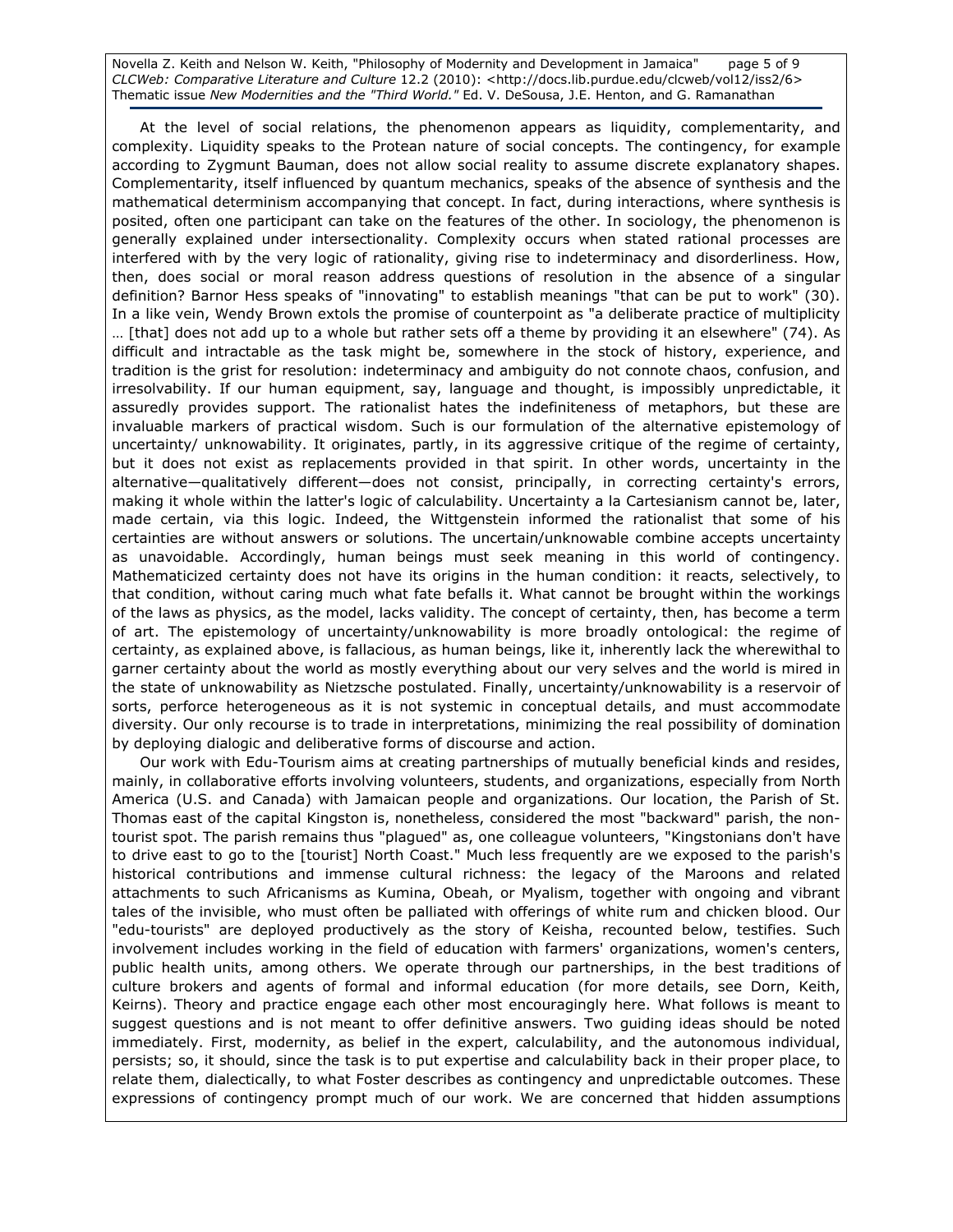Novella Z. Keith and Nelson W. Keith, "Philosophy of Modernity and Development in Jamaica" page 6 of 9 CLCWeb: Comparative Literature and Culture 12.2 (2010): <http://docs.lib.purdue.edu/clcweb/vol12/iss2/6> Thematic issue New Modernities and the "Third World." Ed. V. DeSousa, J.E. Henton, and G. Ramanathan

impeding true deliberation amongst all our partners — assumptions that normalize interactions and understandings — must be exposed maximally and addressed honestly. For partnerships to be horizontal in nature, this approach is unavoidable. The task here is to uncover the modern within and especially the pernicious and destructive. The second idea relates to appreciate the inevitability of radical uncertainty while retaining a commitment to interdependence and social justice. At a most basic level, this regime of understanding demands openness, problem-posing (inquiry), and dialogue to be engaged conscientiously, even as expert systems, goal setting, strategic planning, and measurable outcomes may remain. They must not insinuate themselves as universal rules. Simply put, phronesis, such as it is directly implicated here, requires that we put our actions to the test by asking whether and how they support the goal of reaching toward basic human values, being fully cognizant that such values cannot be singular and exclusive.

Our philosophy-practice interchange begins, narratively, with Keisha's story. Keisha is a young mother of humble background who, as our story commences, was participating in a program for teen mothers, where she was assigned to Sandy, one of our edu-tourists. Keisha was hardly a successful student, but eager to learn. The elements of our story result from some misfortunes: Keisha was motherless and nearly blind, which Sandy discovered and remained discreet about. What kind of life would Keisha have, Sandy puzzled, asking herself and us in the course of our group reflection sessions; and how would she be able to care for herself and her child? Touched to the core, Sandy pursued her questions, looking for solutions, truly ignorant of where to direct her search, but refusing to accept, as others insisted, that nothing much could be done. Her search led to a discovery: a program, entirely free, operated by Cuban physicians with Venezuelan development funds. Remarkably, the program had extensive exposure, but could Keisha benefit from it, given the obstacles? Undeterred, Sandy collected the necessary documents, made arrangements, worked through anxieties and fears (her own and Keisha's) — for Keisha, who had barely ever left her home town, would have to travel to Cuba for a cataract operation in both eyes. Inspired by her commitment, there was a remarkable groundswell of diverse support — emotional, relational, instrumental, and monetary. What had seemed impossible happened. Keisha can see again.

To understand this story's connection with our project, we must probe its interpretive lineaments. On the face of it, it shares many features of the countless human interest stories on global news outlets: good US-American girl uses her ingenuity to save poor "third world" girl while locals took no initiative, that is, not until moved to action by the example of our good Samaritan. We (in the North, at least) applaud. This story is, truly, heartrending. In fact, we were encouraged to capitalize on it, as a symbol of our NGO's good work and we admit to being tempted. And yet when we reflect upon the story, can we not so easily draw the wrong message? First of all, it was not really Keisha's story, as Keisha here was almost a pretext for a narrative about Sandy. And what of the almost exclusive focus on Sandy's actions — did she have any help?

The "edu" part of edu-tourism is thoroughly enmeshed in the practice of reflection to make sense of experience. For the most part, reflection is viewed as a reasoning process, one that includes 'hunting' our deep epistemological assumptions. Then, critical reflection makes us aware of power and domination, while commanding us to be protective of social justice (see Brookfield). Our experience working across borders created by such divides as North/South, gender, race, social class, and ability, as well as our epistemological discussion, counsel more inclusivity, and especially relevant here is the need for a more broadly ontological epistemology. If the self is body, emotions, reason, spirit, a more fully human being, then our work requires something akin to what Ananta Kumar Giri terms ontological nurturance. Encounters with diverse others can jolt us from, and force us to query the bases of, our pathological narcissism. Such reflection takes place even when the experience is entered willingly, as our edu-tourists do for the most part. But one must make room for accident: Stephen Brookfield remarks that such jolts may lead to the negative side of reflection, understandings that may be resisted as posing a threat to one's way of life, thus generating fears that may even telescope into hate and violence, whether self- or other-directed. Critical reflection needs courage and commitment as crucial emotional and spiritual supports. We need also to appreciate how our actions comport with larger schemas.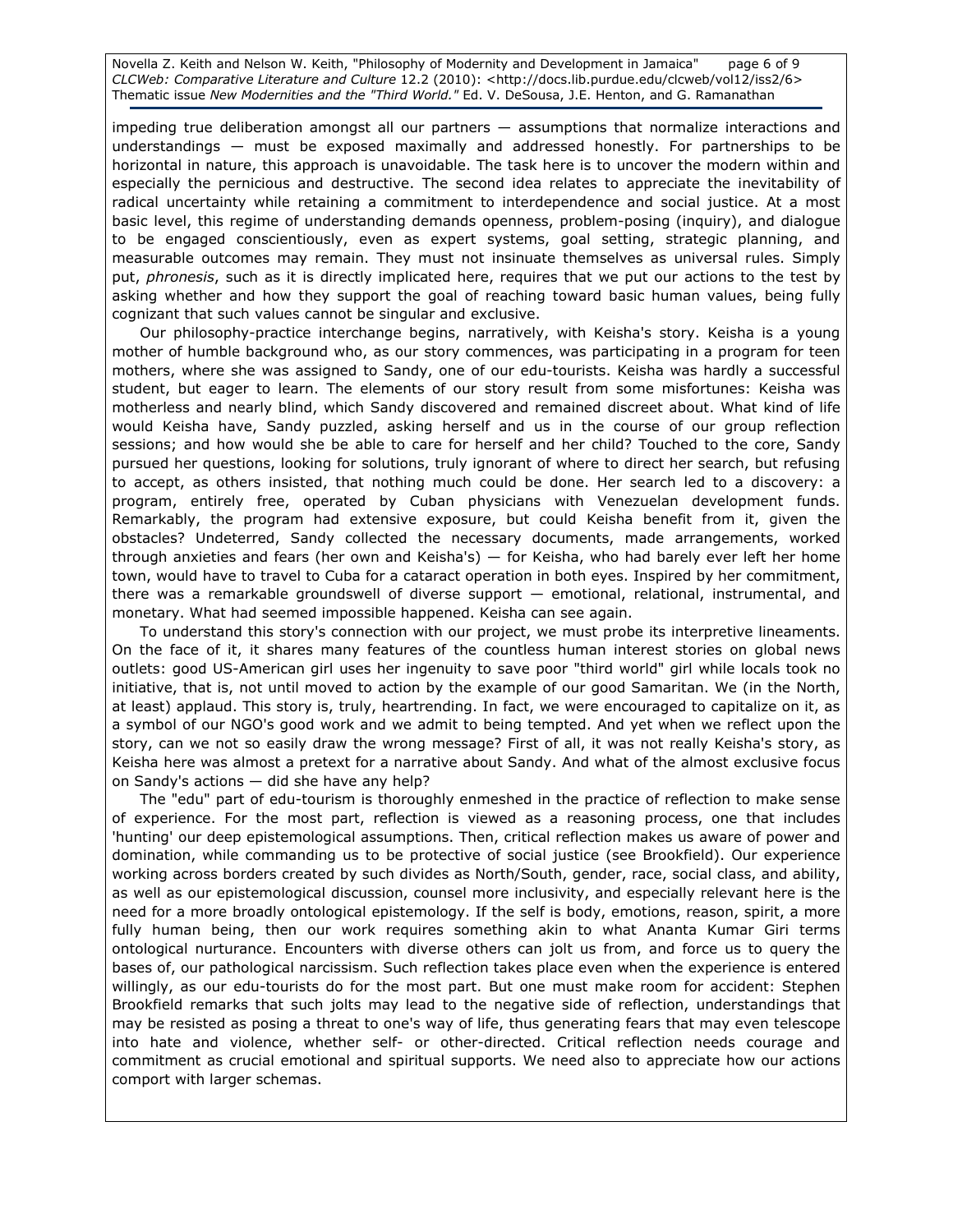Novella Z. Keith and Nelson W. Keith, "Philosophy of Modernity and Development in Jamaica" page 7 of 9 CLCWeb: Comparative Literature and Culture 12.2 (2010): <http://docs.lib.purdue.edu/clcweb/vol12/iss2/6> Thematic issue New Modernities and the "Third World." Ed. V. DeSousa, J.E. Henton, and G. Ramanathan

Our own reflection (the authors') quickly revealed something we hesitate to admit  $-$  an initial difficulty in bridging immediately the gulf between philosophy and practice: our opening narrative is penetrated, copiously, by the hegemonic assumptions of modernity. The story is enticing, to be true, precisely because it is iconic. Involved here is an individual hero(ine) orchestrating an independentdependent interplay. Sandy is the active principle — she who comes from the North — while Keisha is dependent, a passive recipient, the target for charitable intervention in the South, who must be saved. Of course, this interpretation must be offensive to our sensibilities, if edu-tourism takes cosmopolitanism seriously (recall Appiah). We must disabuse modernity and fashion interdependence from different interpretations, via, say, dialogue and deliberative democracy. Can multiple narratives be patched together, telling perhaps a story of interdependence?

In her book Edgework, Wendy Brown presents the musical counterpoint as "a deliberate practice of multiplicity … [that is] at once open-ended and tactical … [and] emanates from and promotes antihegemonic sensibilities" (74). Brown's intent is not to harmonize the different features or even reach toward a whole, but to embrace contrasting elements in ways that might even contest dominance, "bring[ing] out complexity that cannot emerge through a monolithic or single melody" (74). We should remark, in passing, that such a theme is presented by quantum mechanics, so much so that one of its leading lights, David Bohm, would dedicate life after quantum to an epistemology of wholeness (implicateness) in which much of our alternative epistemology stands supported. In the light of reflection and dialogue about Keisha's story, the narrative does become more complex. Edutourism might narrate a story that is not about an individual heroine, but one of mediated learning, institutional supports, networks coming into action to pursue what was unanticipated, but is nonetheless part of the "program." Our mediation is such that Sandy's work was open-ended by design; group reflection sessions are not bounded by exclusive professional concerns, about, for instance, the effectiveness of the day's tutoring and proven approaches to improve Keisha's reading. It is true that in a professional setting, Keisha's near blindness would become the teacher's concern could she be a candidate for special education?  $-$  but our mediation has less to do with creating competent professionals, as much as it strives to be guided by the ethos of globalism, as the new mindset of interdependence across relations heretofore defined by dichotomous separation. We ask questions that might foster an emerging cosmopolitanism, questions about empathy, larger contexts for understanding, and about one's responsibilities, and those of others, and, yes, about interdependence rather than a (false) sense of independent Self and dependent Other. We also seek to provide emotional, technical, and other supports. Yes, we assisted Sandy and Keisha in struggling with feelings of helplessness. The narrative of edu-tourism goes further, asking about the value of such an open-ended approach for development-oriented organizations, and the problems inherent in the more common approaches that are bounded by expert-driven specializations, with support from categorical funding that "attacks" particular problem areas, such as teen pregnancy or HIV/AIDS. We might add that evaluation criteria for funding requests fall well within the metric/outcomes systems of Modernity. Is our approach perfect? No. We are not sure to what extent it speaks of interdependence, for instance, encouraging as the evidence is on the organizational level. In this narrative theme, Keisha remains rather dependent, although we note that she and her family took steps that demonstrated courage, initiative, and caring. The director of her program, a social work professional, went into action in ways she alone could, with her understanding of the family and the community. In her narrative, this is a story of community supports, including a loving, if initially cautious, father.

It is more difficult for us to gather notes for a theme from Keisha's own voice. A quiet and shy teenager (at least in our presence), she spoke largely through her expression. Calling from Cuba, she sounded excited and quite proud of herself, as well as genuinely thankful in ways that were not servile. She overcame enormous fears, initiated difficult conversations, found supports on her own, and made important decisions. A retelling would likely reveal that she was at least as much an active agent as Sandy. The fewer notes in her theme speak of the limits in our capacity to evoke dialogue and of our need to do better. There is also, for Keisha, a more uncertain future than the triumphalist ending of the first story. At our last meeting, she spoke of the need for continued medical care, as the success of such operations is varied. There was optimism, and hope, about the future, but it was guarded.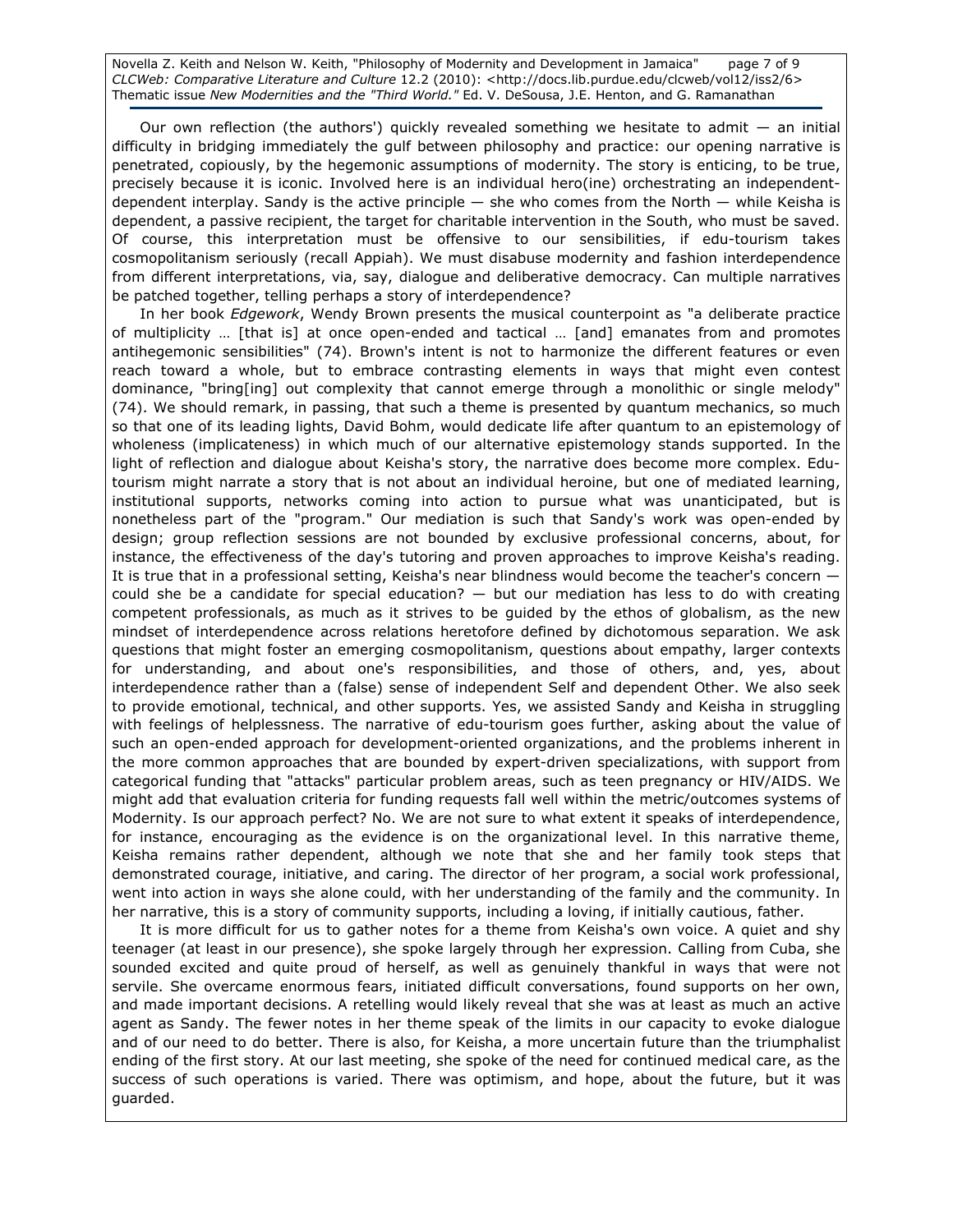Novella Z. Keith and Nelson W. Keith, "Philosophy of Modernity and Development in Jamaica" page 8 of 9 CLCWeb: Comparative Literature and Culture 12.2 (2010): <http://docs.lib.purdue.edu/clcweb/vol12/iss2/6> Thematic issue New Modernities and the "Third World." Ed. V. DeSousa, J.E. Henton, and G. Ramanathan

Before concluding, we must insert a few all-too-brief comments on reaching toward interdependence through our partnerships. Partnerships are the relational and institutional mechanisms that facilitate our edu-tourists' border crossing and experiential learning. The same holds for enabling local organizations to take full advantage of the community workers we provide. One example must suffice. One of Edu-Tourism's first initiatives in St. Thomas was bringing donated computers from the U.S. and installing them in many of the basic (early childhood) schools in the parish. As a result of this work, representatives of the NGO, including the co-authors, were quickly recognized as foreign donors or charitable workers, although the founders and directors were diaspora Jamaicans. As we continued to return to St. Thomas, members of local organizations became more willing to negotiate the activities we should engage in, with a resultant broadening. Computer training had retained its value even after our donated computers had become obsolete. We have begun conducting interviews with our partners at the end of each group's stay. In the spirit of our new epistemological orientation, these interviews appear as open-ended, guided conversations about present and future needs and possibilities for mutually rewarding collaborations. We include a brief excerpt from one such conversation with Mrs. G., the director of the Basic Schools Resource Center (9 July 2008). Here the conversation revolved around our desire to move toward a sense of partnership in the horizontal mode. Mrs. G. was responding to a question about the meaning of partnership and how it could be further developed: "Mrs. G. [animated] Well, well, yes, I see you as a partner now, because you've been coming every year and sharing some of the duties of the resource center, which is [pause] so, when I write my report, it makes it richer, to say that you've come and you have impacted on these people, and so on. We have already established our partnership. NK By coming back and doing things? Mrs. G. Yes! [broad smile]. NK When we first started, how did you see us then and how do you see us now? Mrs. G. When you started, it was just the basic school teachers and with all that giving away stuff and so on. But now it's different, in that it's training, and I think … and the people are appreciative of it. So [pause] I believe you're making strides, going outside of just the computer, to other areas."

Two aspects of our collaboration seem important to Mrs. G.: a lasting relationship, and activities that met her needs. The two are connected, since it is the continuity in the relationship, overall, that makes collaboration valuable. We have moved, it would seem, from the charitable giving that was part of our first narrative, to something that might qualify as an emergent partnership. Mrs. G.'s comments are doubly interesting, as they cast in a new light the prevalent 'give me' attitude we and other foreign groups have encountered. Each of us, even on casual meetings, has been asked for specific gift items and indeed it is quite common for local organizations to meet foreign groups with a list of desired donations. In fact, this is one of the reasons for our initial gifts of computers, which we saw as a way of gaining goodwill. Yet the assumption that a one-way exchange of goods (or charity) is a preferred form of relationship needs to be reconsidered: at least for Mrs. G., it appears that this kind of exchange is valued only in the absence of the ongoing relationships that characterize a partnership. What, then, can we make of the interplay between philosophy and practice that we have undertaken here, as the way to configure and enact a new epistemology? We think that the discourse of interdependence and partnership this interplay is designed to promote begins to show itself in the two stories we have told. Clearly in the past these interpretations had no place at all in a discourse that was dominated by modernity. Of course, being fully cognizant of modernity's propensity to continue to dominate the dialogue, we must remain vigilant.

#### Works Cited

Amin, Samir. Accumulation on a World Scale. New York: Monthly Review, 1974. 2 Vols. Appiah, Anthony Kwame. Cosmopolitanism: Ethics in a World of Strangers. New York: Norton, 2006. Bauman, Zygmunt. Liquid Times: Living in an Age of Uncertainty. Cambridge: Polity, 2007. Beiner, Ronald. What's the Matter with Liberalism? Berkeley: U of California P, 1995. Beneria, Lourdes. Unequal Burden. New York: Westview, 1992. Blumenberg, Hans. The Legitimacy of the Modern Age. Cambridge: MIT P, 1985. Bohm, David. Wholeness and the Implicate Order. New York: Routledge, 2002. Brookfield, Stephen. Becoming a Critically Reflective Teacher. San Francisco: Jossey-Bass, 1995.